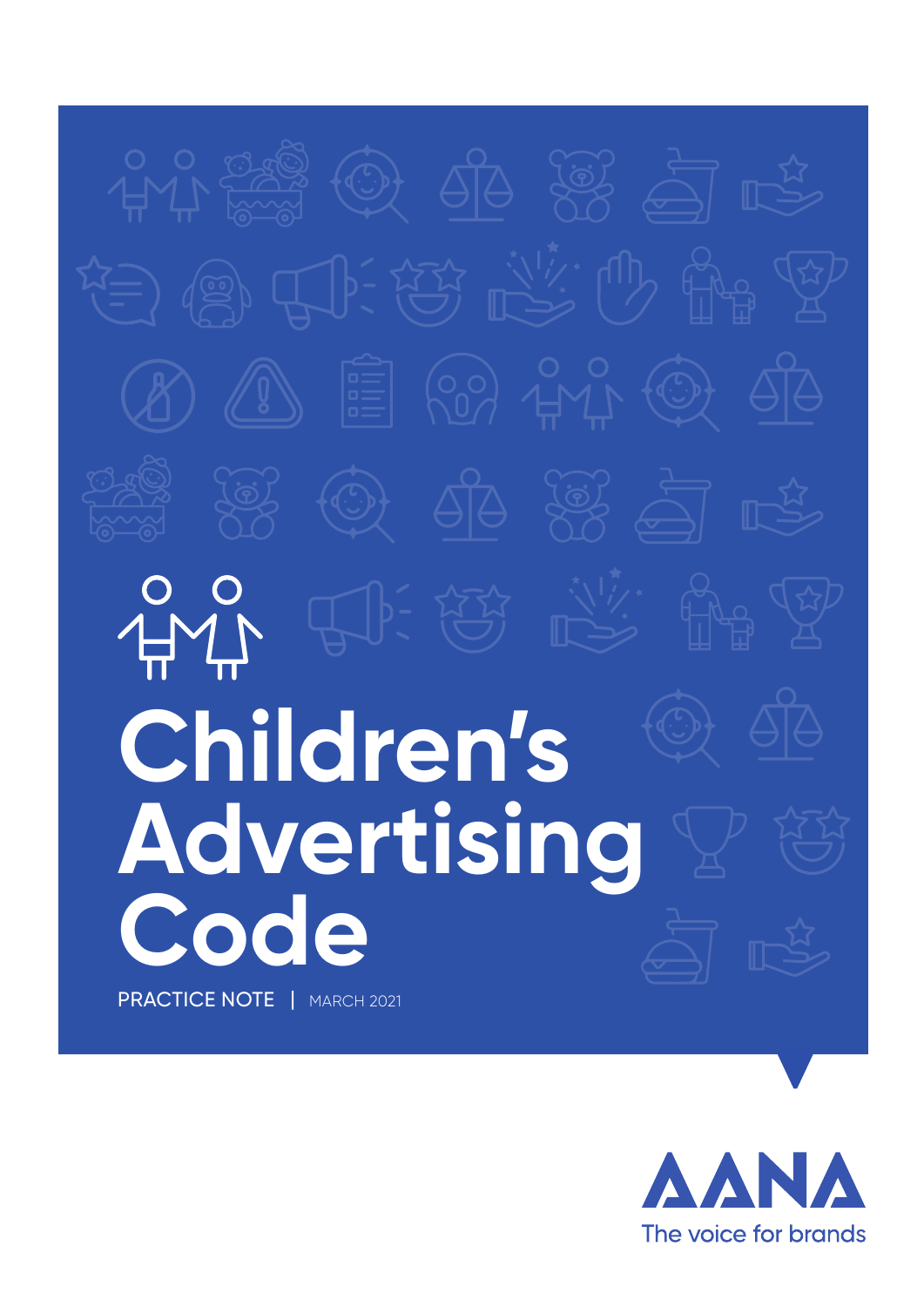# **Objectives**

This **Practice Note** is provided as a guide to interpretation to assist advertisers, their agencies and the community. The interpretations in this **Practice Note** are based on the **AANA's** intent in relation to the Code and relevant determinations of the **Ad Standards Board.** 

**This Practice Note must be applied by the Ad Standards Community Panel in making its determinations. In the event of any ambiguity the provisions of the Code prevail. The Practice Note may be amended by the AANA from time to time.**

# **'Directed primarily to children'**

Advertisements or marketing communications which are **"directed primarily at children"** are subject to this **Code.** Whether an advertisement or marketing communication is **"directed primarily to children"** is an objective test based on the factors described on the following pages.

It is a combination of visual techniques, product and age of characters and actors which will bring marketing communication within the ambit of the **Code.** The use of any one factor or technique in the absence of others may not necessarily render the marketing communication **"directed primarily to children"**. The assessment requires a weighing up of the factors described on the following pages and may be informed by evidence of a child psychologist, provided by the complainant or the advertiser.

The application of the definition of **"directed primarily to children"** recognises that particular types of advertising and marketing communications engage and resonate with children in such as way as to bring about a response, reaction and action. The relevant age of the child for these purposes is 14 years old or younger. It is only these advertisements and marketing communications which are subject to the additional restrictions and protections in this **Code.** It is not the intent of the **AANA** for this **Code** to apply to advertising or marketing communication which is directed at adults or older children, or advertising or marketing communication that may be seen by children, but is not directed primarily to them.

The following factors are to provide guidance to the **Community Panel** in considering whether marketing communication is **"directed primarily to children".**

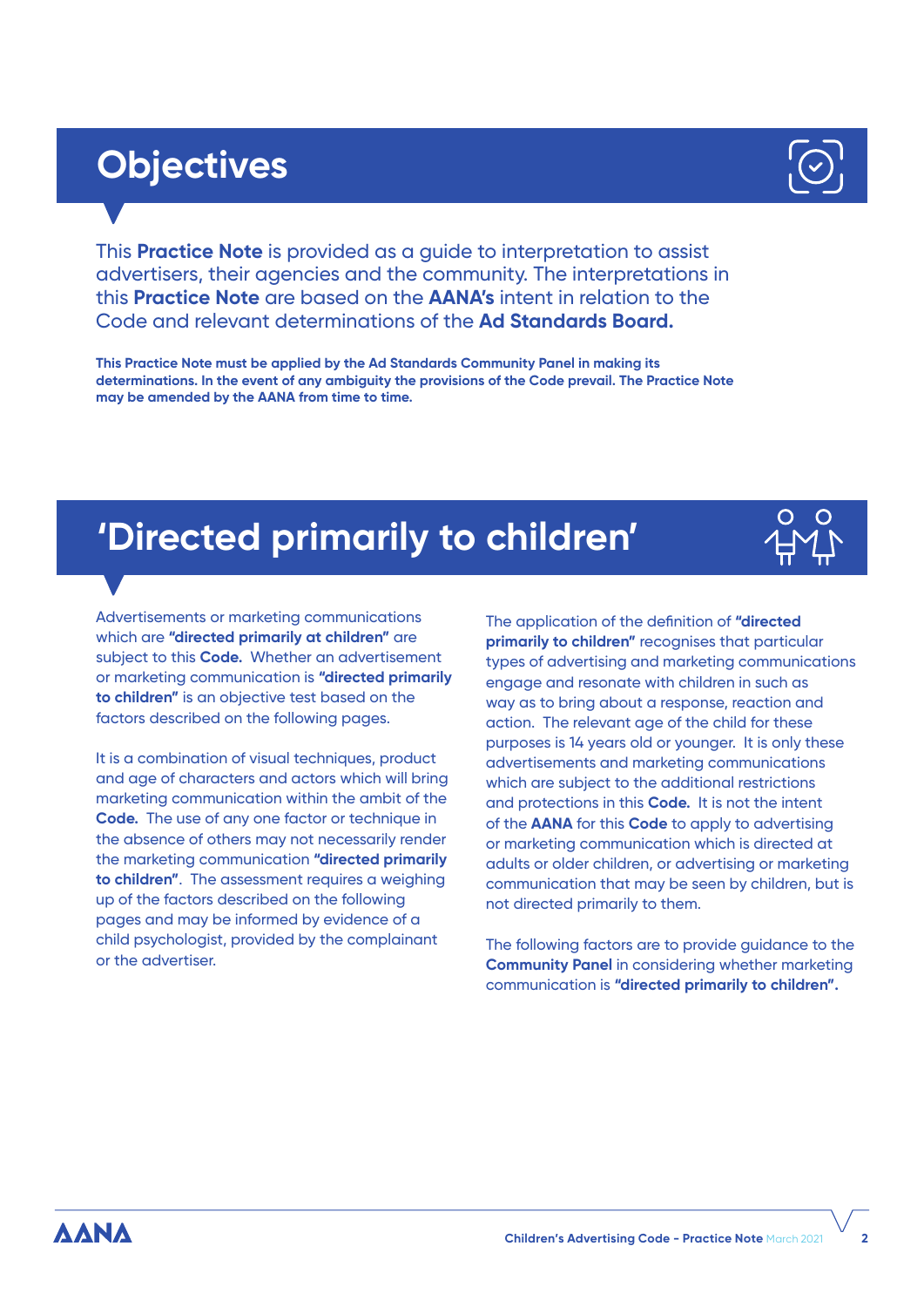#### **'DIRECTED PRIMARILY TO CHILDREN'**

## 1. **Primarily**

Marketing communication which is aimed in the first instance at children is subject to the **Code.** Marketing communication which is directed to parents, adults or grocery buyers is not subject to the restrictions in this **Code.**

#### 2. **Nature of the product or service**

Marketing communication for products which are targeted toward and have principal appeal to children may be included. Products which are enjoyed more generally by adults or families are not included.

Some marketing communications are for products which are of principal appeal to children, however, if the messaging and creative is not also directed primarily to children, the marketing communications do not fall under the **Code.** Examples are marketing communications for toys or child entertainment which can be enjoyed by children but which are directed to adults or parents to purchase the toy or entertainment.

#### 3. **Theme of the marketing communication**

Marketing communications are directed primarily to children if they use children's themes and characters.

Marketing communication which appeals to an adult using imagery reminiscent of childhood may be directed to adults and not to children.

## 4. **Child's perspective**

Stories told through children's eyes and which may include reactions and expressions of the child characters are usually directed primarily to children.

Marketing communications which tell stories from an adult perspective and include images of an adult's reaction or expressions are unlikely to be directed primarily at children, even if children feature in the advertisement or storyline.

Examples are:

- Marketing communication which features family settings and parents adults more prominently than the children.
- $\blacktriangleright$  Marketing communications using images which are shown from the parent's perspective, i.e. over the shoulder of the parents or adults.

**AANA** 







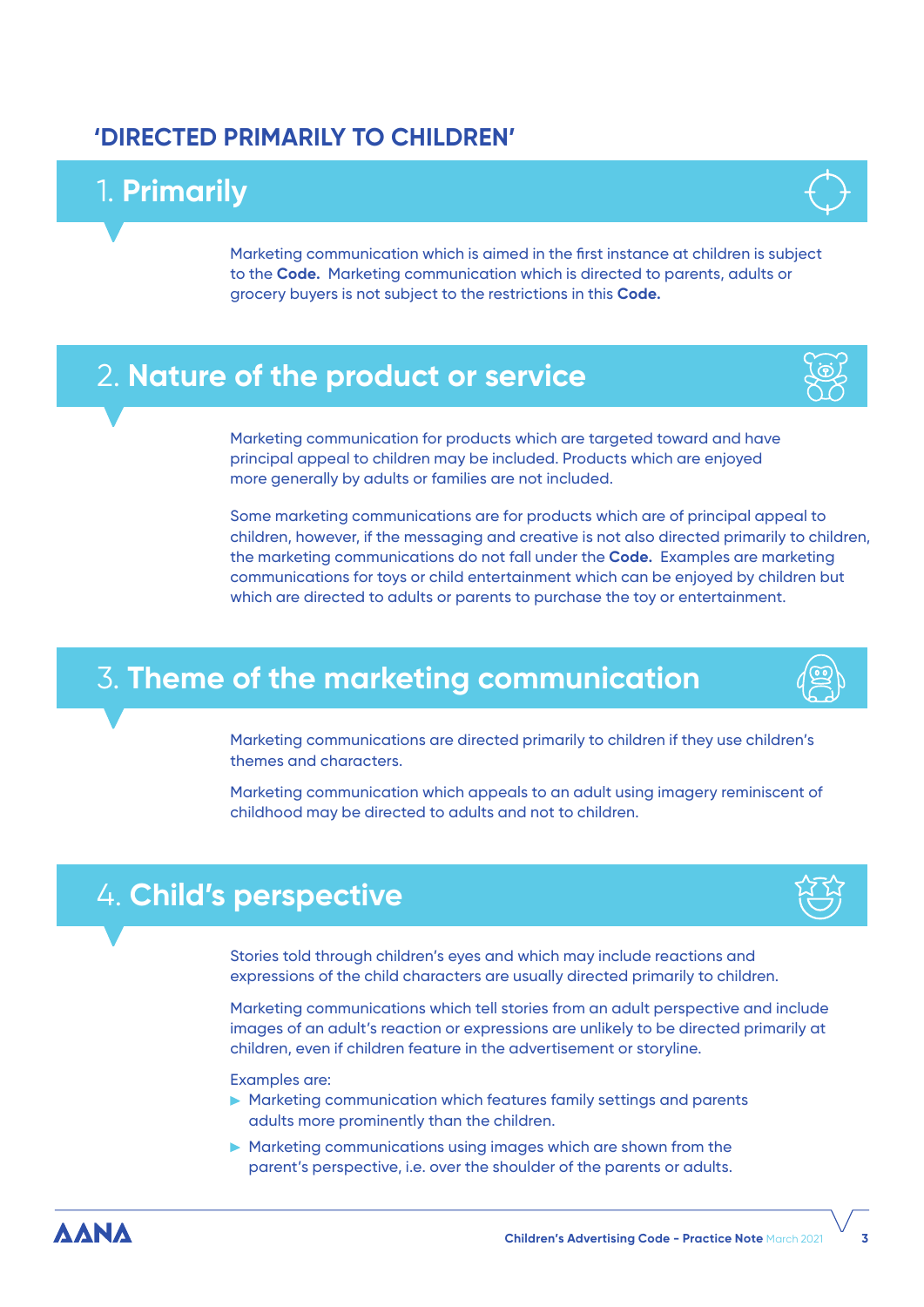#### **'DIRECTED PRIMARILY TO CHILDREN'**

## 5. **The "storyline"**

Marketing communication which uses storylines that have a simple uncomplicated plot structure, such as "good against evil", may be directed primarily to children.

If the advertisement or marketing communication contains complex plot structures or rapid transition between elements of the story, it is unlikely to be directed primarily to children. Marketing communication which includes a layer of complexity and which moves through abstract scenarios are like to be too complex for most children to comprehend and are unlikely to be directed primarily to children.

#### 6. **Visuals**

Visuals which appeal to a child's imagination and sense of play and wonderment may bring a marketing communication within the **Code.**

Animation is an example of a visual technique that may appeal to children in this way.

However, animation as a visual technique is often used in marketing communication targeting an adult audience and is not necessarily indicative of a marketing communication directed primarily to children. The animated characters used and how they are used, along with the other themes, visuals and music are relevant factors.

### 7. **Language**

Marketing communication which uses language which is appropriate and able to be comprehended by children 14 years old and younger is likely to be directed primarily to children.

Marketing communication which uses language which is adult like, using adult concepts and vernacular is unlikely to capture a child's attention or engage a child.

#### 8. **Age of actors and characters**

Marketing communication which uses actors or characters 14 years old or younger may be directed primarily to children, particularly if they are using a product or service which is targeted toward and of principle appeal to children.

Marketing communication which features children but does not otherwise use themes, visuals or language which is targeted at children may not be directed primarily to children.